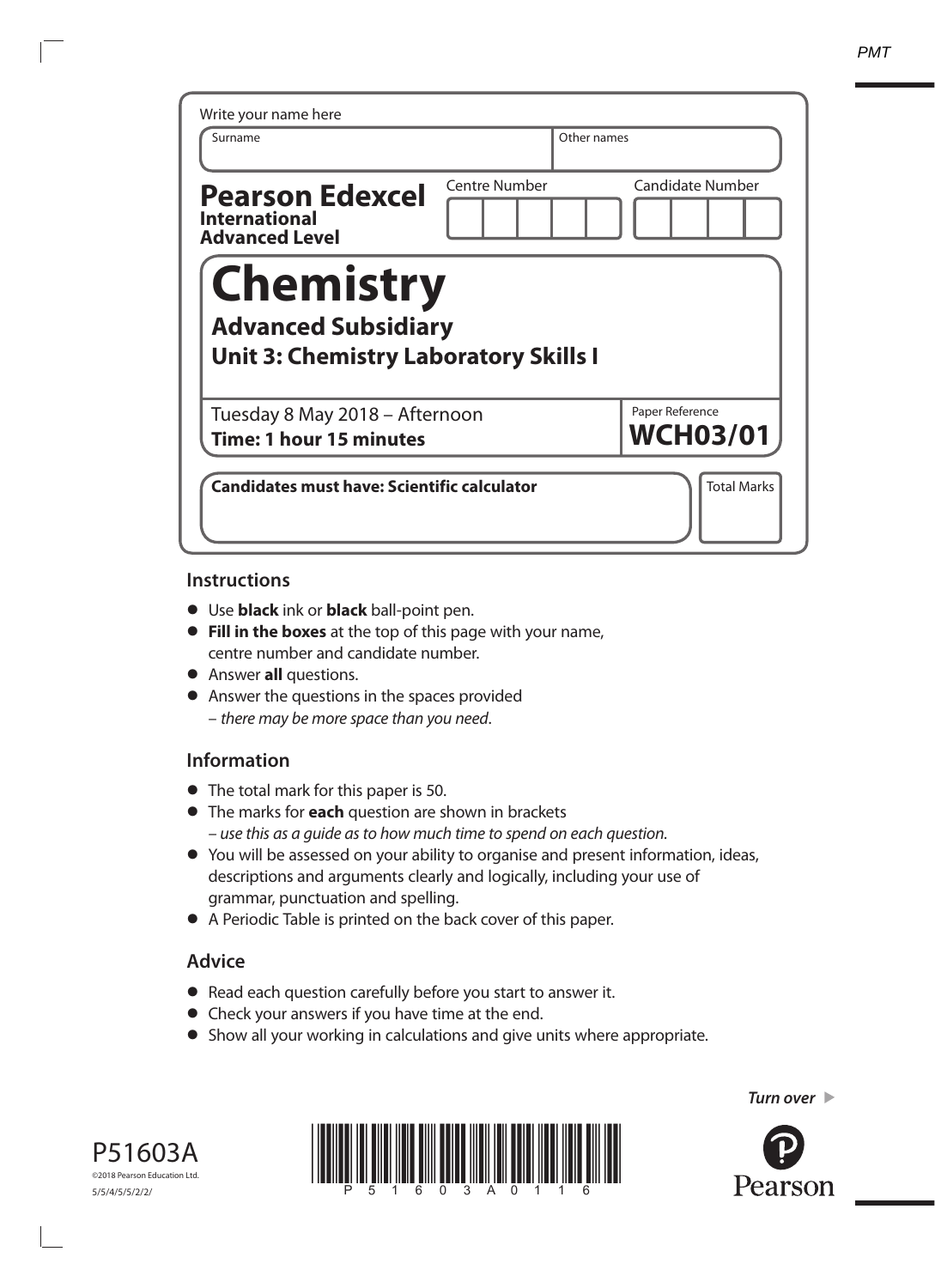**DO NOT WRITE IN THE INTERNATION** 

**DO MOT WRITE IN THIS AREA** 

**DO NOT WRITE IN THE INTERNATIONAL CONTRACTOR** 

**DOMONWRITE IN THIS AREA** 

#### **Answer ALL the questions. Write your answers in the spaces provided.**

- **1** The inorganic compounds **A** and **B** contain the same Group 2 cation but different anions.
	- (a) Two tests were carried out on **A**. The observations made for each test are recorded in the table.
		- (i) Complete the statements in the inference column in the table by writing the names or formulae of the ions.

**(3)**

| <b>Test</b>                                                      | Observation                | Inference                                      |
|------------------------------------------------------------------|----------------------------|------------------------------------------------|
| Dilute sulfuric acid was<br>added to an aqueous<br>solution of A | A white precipitate formed | Two possible <b>cations</b> in <b>A</b><br>are |
| A sample of <b>A</b> was heated in<br>a test tube                | A brown gas was evolved    | The <b>anion</b> in <b>A</b> is                |
| A glowing splint was held in<br>the mouth of the test tube       | The splint relit           |                                                |

 (ii) There were two gases evolved when **A** was heated; a brown gas **C**, and a gas **D** which relit the glowing splint. Identify the gases **C** and **D** by giving their name or formula.

**(2)**

Gas **C** ....................................................................

| Gas <b>D</b> |  |
|--------------|--|
|              |  |

 (iii) Name a test that could be used to distinguish between the two cations identified in (a)(i). Include the expected result of the test for **both** cations.

**(3)**

....................................................................................................................................................................................................................................................................................

**DO NOT WRITE IN THIS AREA**



....................................................................................................................................................................................................................................................................................

....................................................................................................................................................................................................................................................................................

....................................................................................................................................................................................................................................................................................

....................................................................................................................................................................................................................................................................................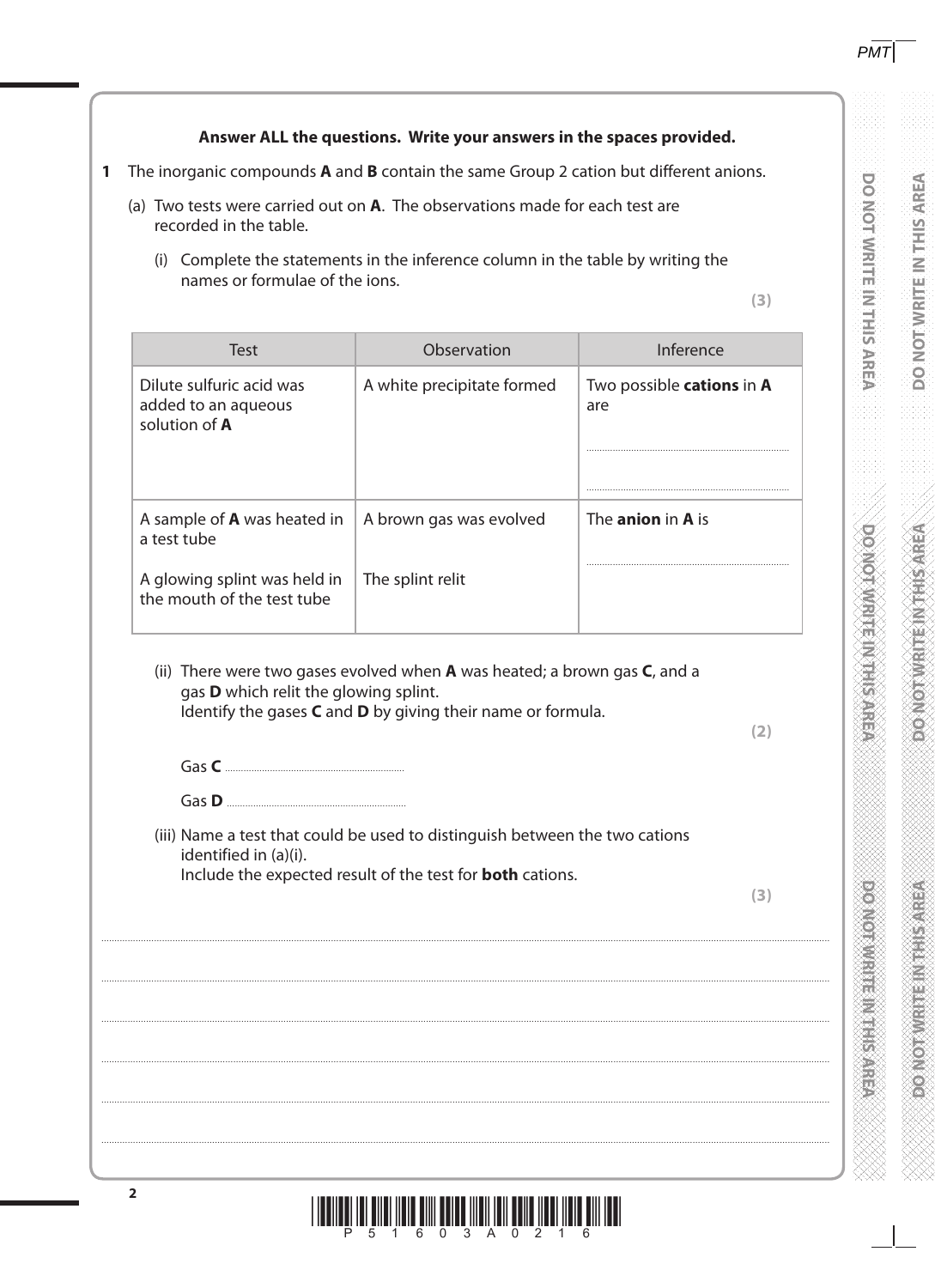- (b) A test was carried out on **B**. The observations made for the test are recorded in the table.
	- (i) Complete the statement in the inference column in the table by writing the **formula** of the anion.

**(1)**

| Test                                                                                       | Observation                          | Inference                                           |
|--------------------------------------------------------------------------------------------|--------------------------------------|-----------------------------------------------------|
| Concentrated<br>sulfuric acid was added to<br>a sample of solid <b>B</b> in a test<br>tube | An orange-brown gas E was<br>evolved | The <b>formula</b> of the anion<br>$in$ <b>B</b> is |

(ii) Identify the orange-brown gas **E** by giving its name or formula.

**(1)**

Gas **E** is ....................................................................

(iii) Two colourless acidic gases were also evolved in the test in (b)(i).

These gases were dissolved in water. Aqueous silver nitrate and dilute nitric acid were added to the solution and a cream precipitate formed.

Give the name or formula of the gas identified by this method.

**(1)**

(iv) Suggest the identity of the other acidic gas by giving its name or formula.

....................................................................................................................................................................................................................................................................................

....................................................................................................................................................................................................................................................................................

**(1)**

### **(Total for Question 1 = 12 marks)**

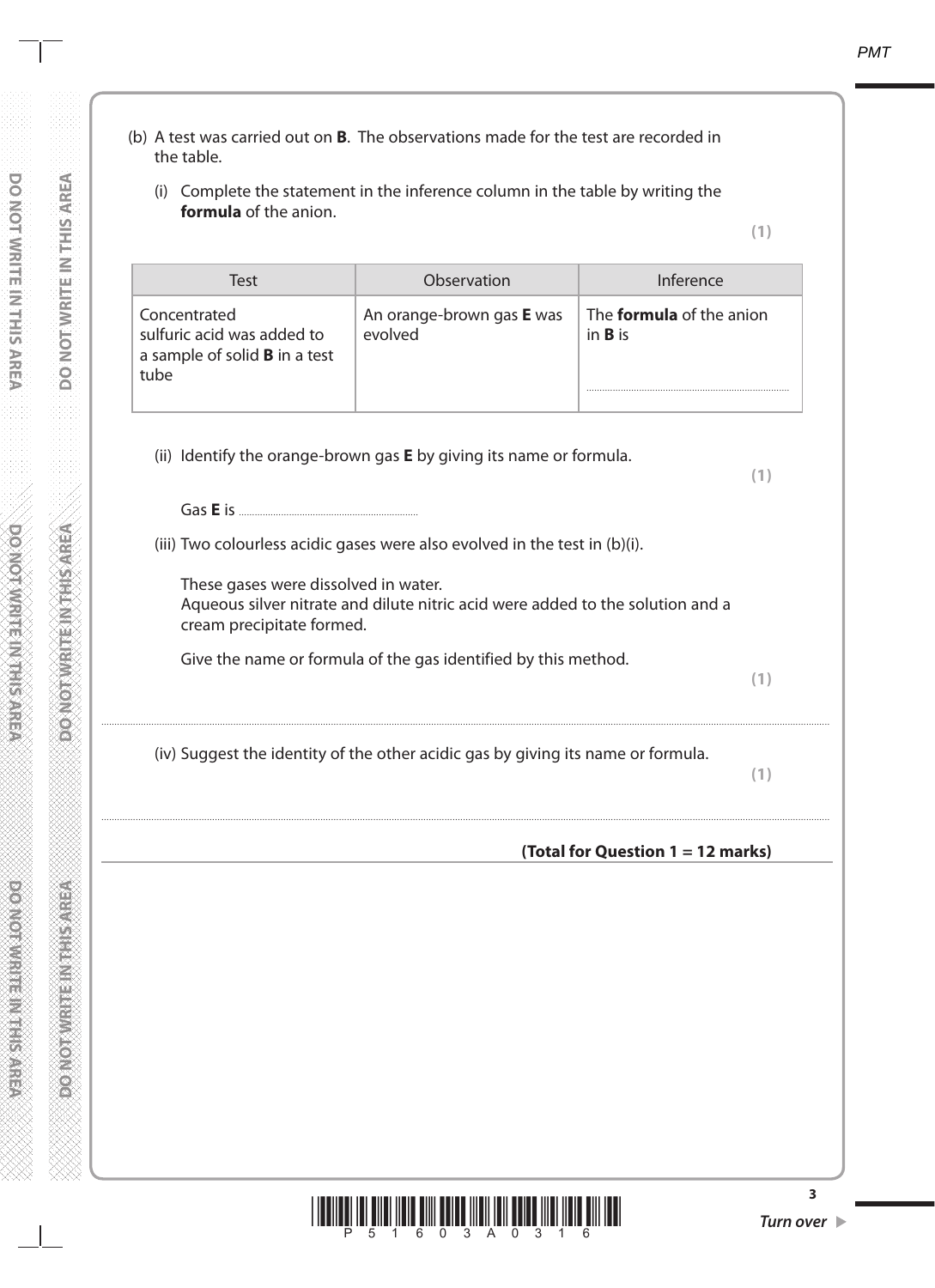**DO NOT WRITE IN THE INTERNATION** 

**DO NOT WRITE IN THIS AREA** 

**DO NOT WRITE IN THE INTERNATIONAL CONTRACTOR** 

DOMOTWRITE IN THIS AREA

**DO NOT WRITE IN THIS AREA**

DOWOTWELF IN HE IS AREA

**2** This question is about an organic compound **X**. **Information about compound X** Molecular formula:  $C_4H_{10}O$ **Test 1** Phosphorus(V) chloride was added to **X**. Steamy fumes were formed. (a) (i) Use all the information about **X** to identify the type of functional group present in **X**. **(1)** .................................................................................................................................................................................................................................................................................... (ii) Draw the four possible structural isomers of **X**. Use your answer to (a)(i) and the molecular formula of **X**. **(4)**

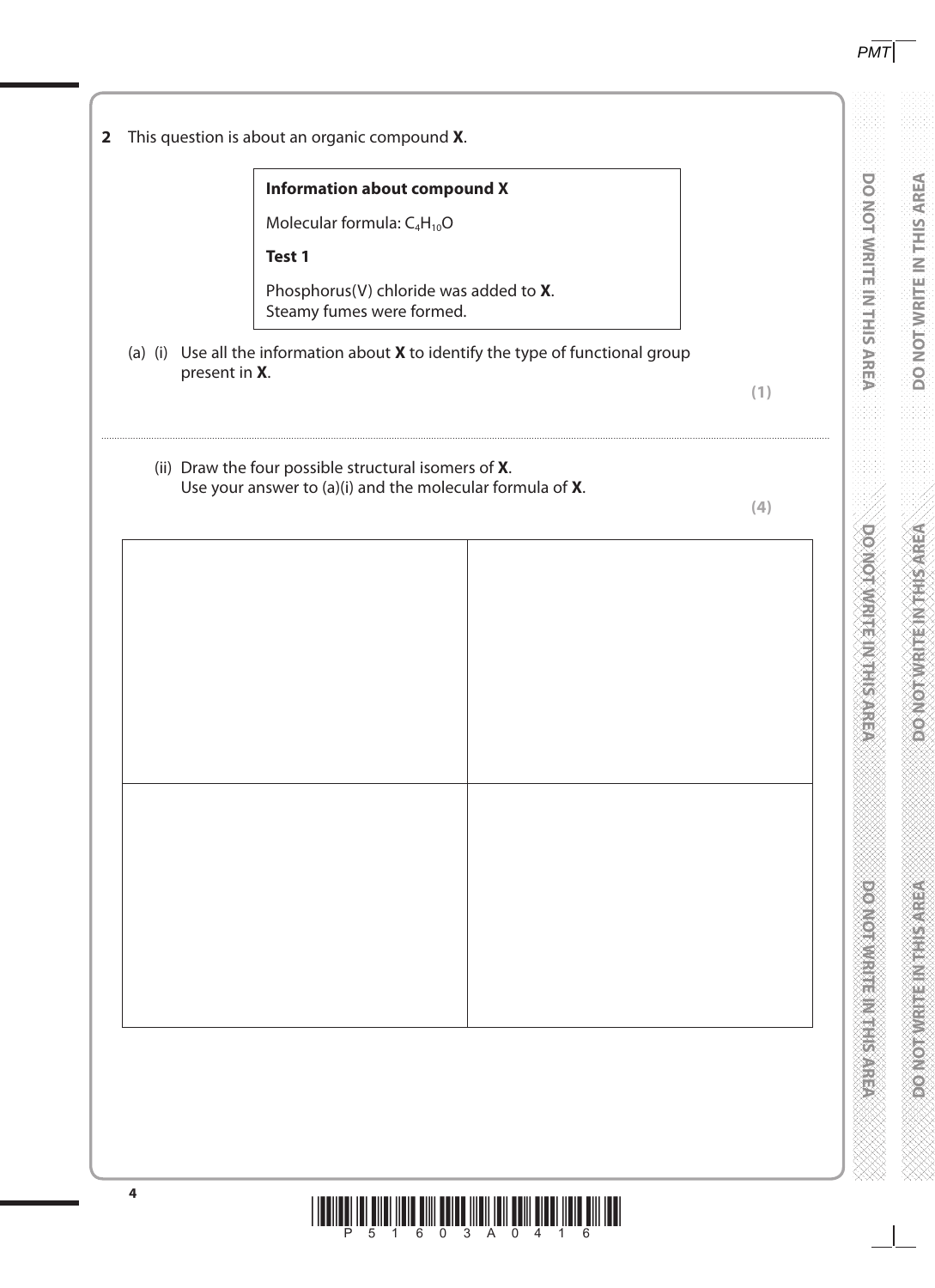(b) Another test was carried out on **X**.

# **Test 2**

A few drops of acidified potassium dichromate(VI) solution were added to **X** and the mixture was heated. The mixture stayed orange.

Use the result of **Test 2** to further classify the functional group present in **X**.

**(1)**

(c) Use your answer to (b) to identify which of the four isomers of  $C_4H_{10}O$  you have drawn in (a)(ii) is **X**.

....................................................................................................................................................................................................................................................................................

**(1)**

(d) (i) Write the equation for the reaction between **X** and phosphorus(V) chloride. State symbols are not required.

**(1)**



**5**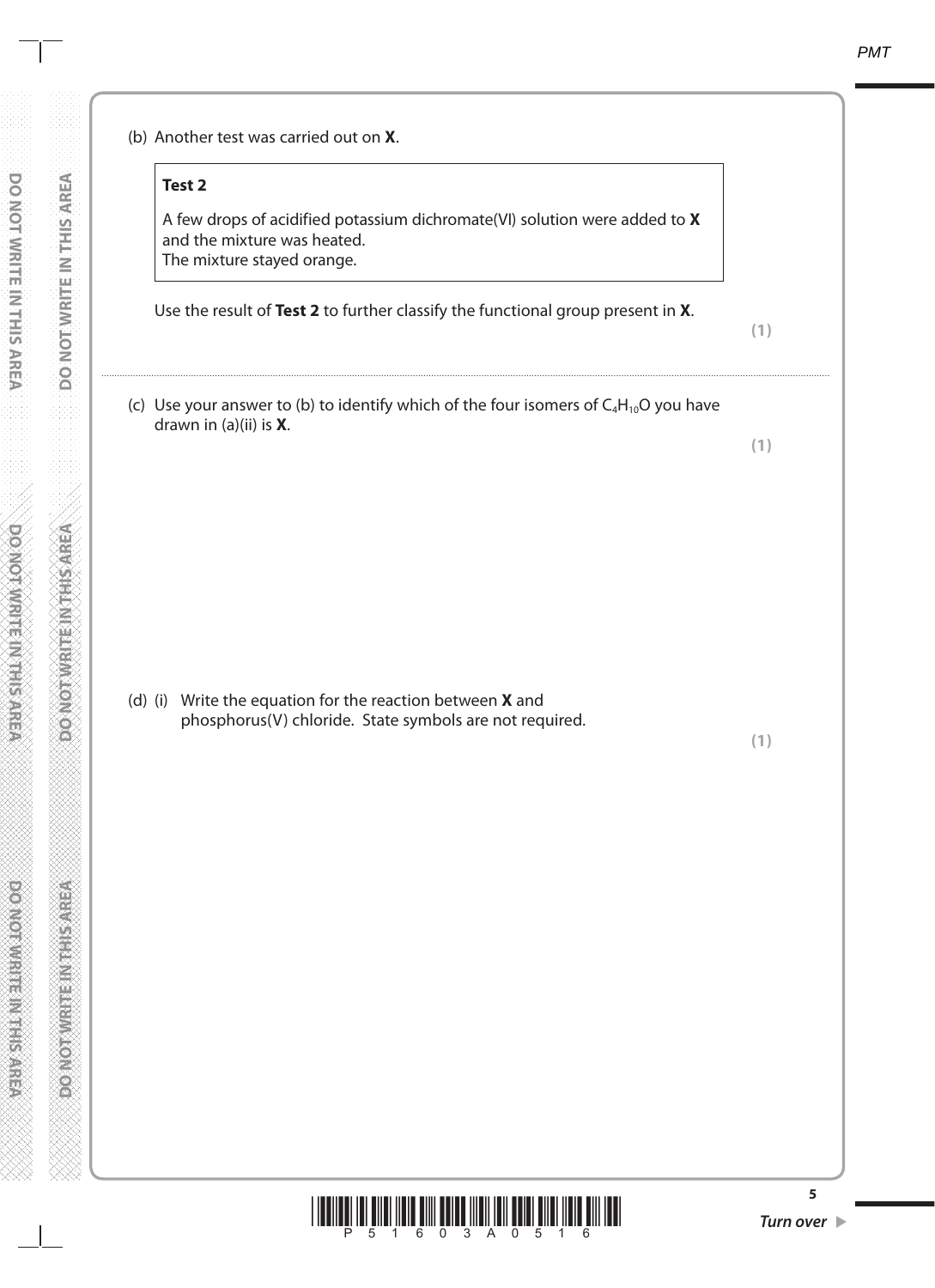*PMT* (ii) The infrared spectrum of **X** is shown. DO NOT WRITE IN THIS AREA **DO NOT WRITE IN THE INTERNATION**  $\overline{\mathsf{w}}$ 

> **DOMOTAWRITE IN THIS AREA DO NOT WRITE IN THE INTERNATIONAL CONTRACTOR**

> > **DOMESTIC MELTINGS DO NOT WRITE IN THIS AREA**

Some data about infrared spectra are given in the table.

| Group   | <b>Bond</b> | Wavenumber/ $cm^{-1}$ |
|---------|-------------|-----------------------|
| alkane  | C-H stretch | 2962-2853             |
| alkane  | $C-H$ bend  | 1485-1365             |
| alcohol | O-H stretch | 3750-3200             |

4000 3500 3000 2500 2000 1500 1000

Wavenumber/ cm–1

 Circle the peak on the spectrum that will **not** be present in the infrared spectrum of the **organic product** of the reaction between **X** and phosphorus(V) chloride.

**(1)**

## **(Total for Question 2 = 9 marks)**



95

Transmittance (%)

85

mynum

75

65

55

45

35

25

15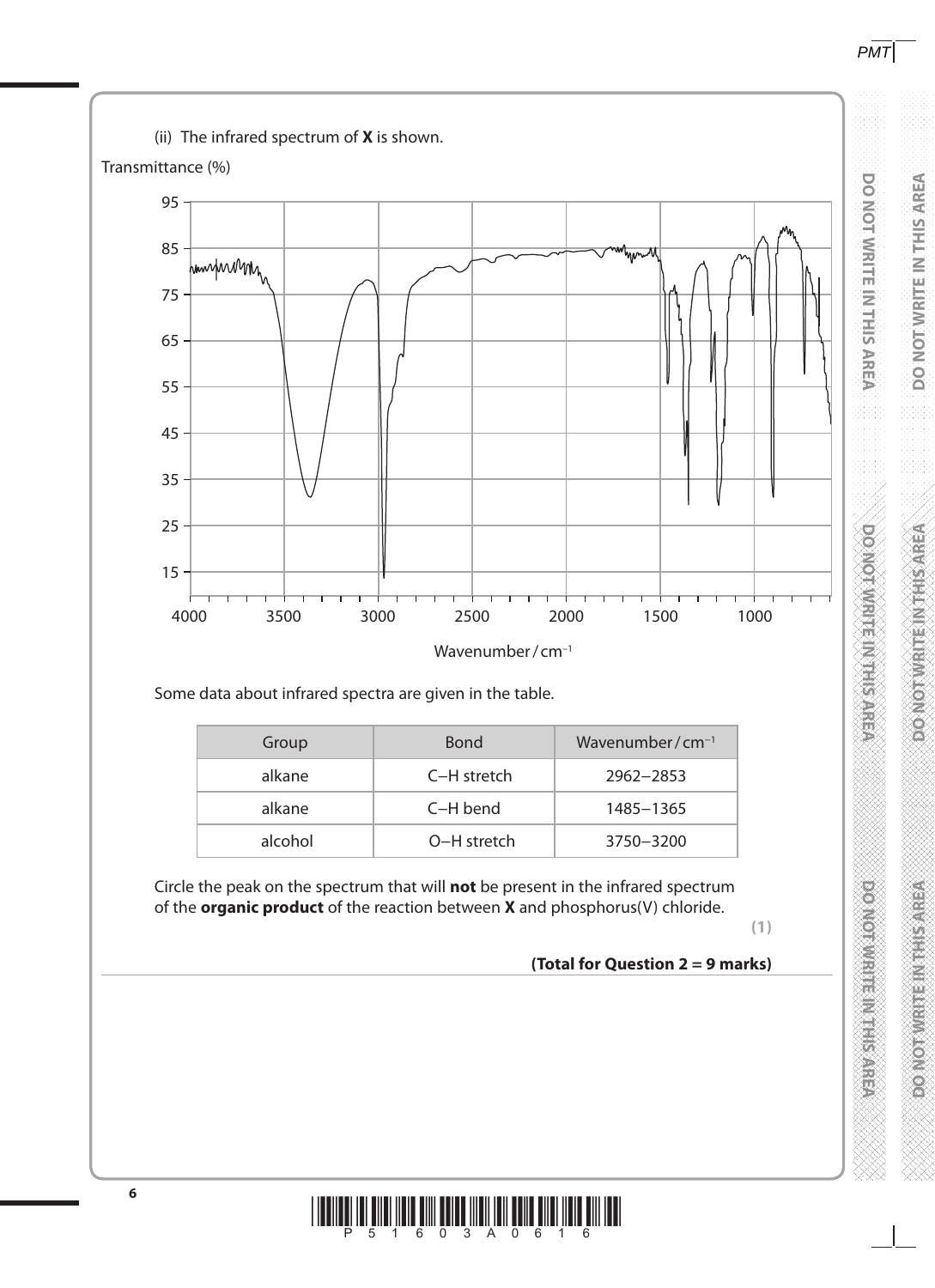- This question is about the preparation of crystals of hydrated sodium sulfate.  $\overline{\mathbf{3}}$ 
	- (a) You are provided with the following apparatus and materials to prepare a solution of sodium sulfate from sulfuric acid and aqueous sodium hydroxide:
		- a burette, ready to use, filled with dilute sulfuric acid to the 0.00 cm<sup>3</sup> line
		- an aqueous solution of sodium hydroxide
		- methyl orange indicator
		- access to other laboratory volumetric apparatus.

The equation for the reaction is

 $H_2SO_4(aq) + 2NaOH(aq) \rightarrow Na_2SO_4(aq) + 2H_2O(l)$ 

(i) A preliminary (rough) titration shows that about  $18 \text{ cm}^3$  of sulfuric acid is required to react with 25.0 cm<sup>3</sup> of the aqueous sodium hydroxide.

Describe how you would carry out a second titration to find the accurate volume of sulfuric acid that reacts with 25.0 cm<sup>3</sup> of the aqueous sodium hydroxide.

In your answer, you should include the colour change of the indicator at the end-point.

 $(5)$ 

**RESIDENT RESIDENCE**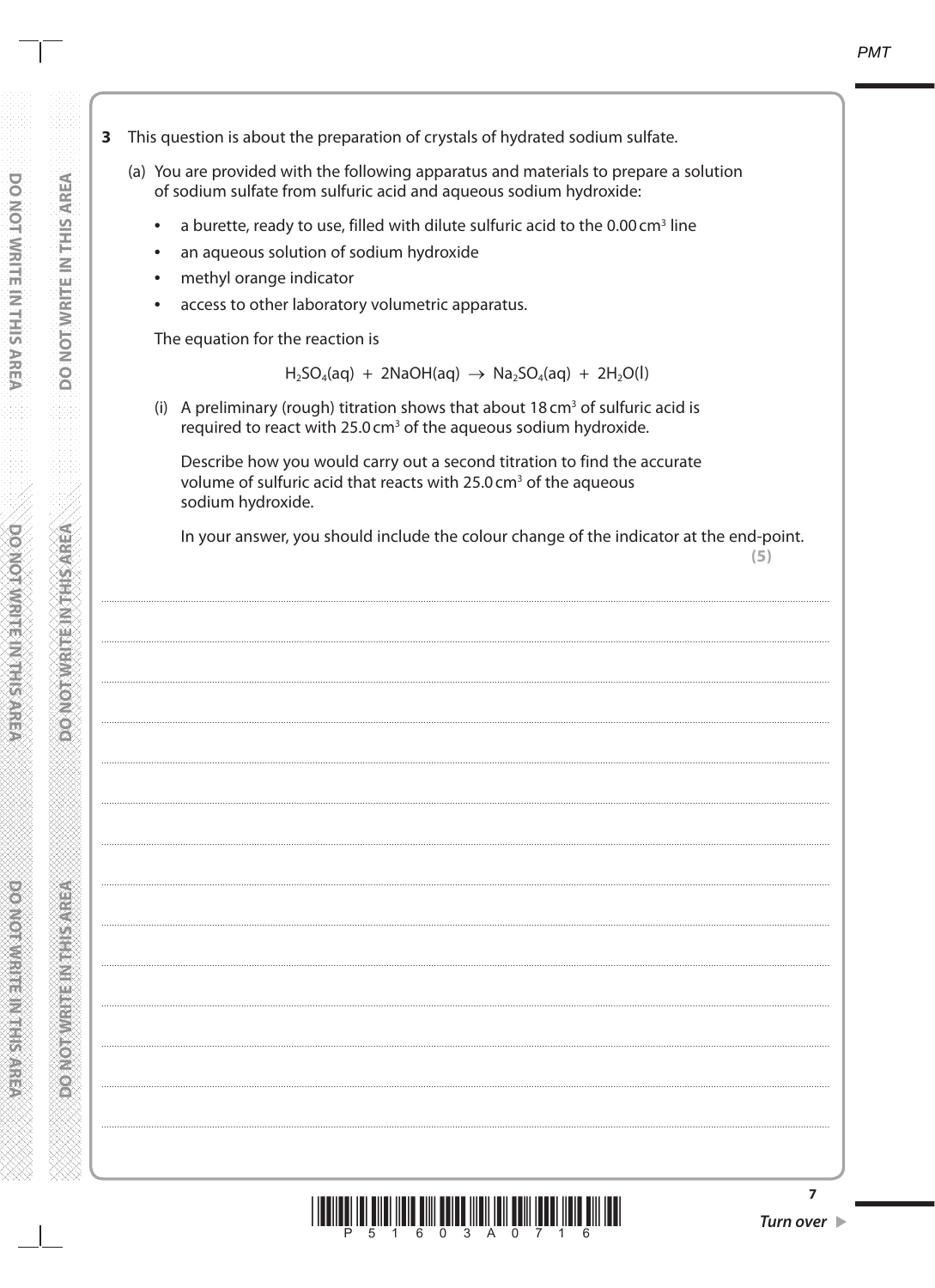*PMT*

**DO NOT WRITE IN THE INTERNATION** 

DO NOT WRITE IN THIS AREA

**DO NOT WRITE IN THE INTERNATIONAL CONTRACTOR** 

**DOMOTAWRITE IN THIS AREA** 

**DO NOT WRITE IN THIS AREA**

**DOOMOODWARD REPORTS AREA** 

(ii) The results of three further titrations are shown in the table.

| <b>Titration number</b>           | Rough |       |       |       |
|-----------------------------------|-------|-------|-------|-------|
| Final burette reading/ $\rm cm^3$ | 18.2  | 17.90 | 35.55 | 17.65 |
| Initial burette reading/ $cm3$    | 0.00  | 0.00  | 18.00 | 0.00  |
| Titre/ $\rm cm^3$                 | 18.2  | 17.90 | 17.55 | 17.65 |
| Used in mean $(\checkmark)$       |       |       |       |       |

Calculate the mean titre.

Show which titres you have used in your calculation by putting a tick  $(\checkmark)$  in the appropriate boxes in the table.

**(1)**



 (iii) On the diagram of part of a burette, show the level of dilute sulfuric acid when the final burette reading is recorded in **Titration 3**.

**(2)**



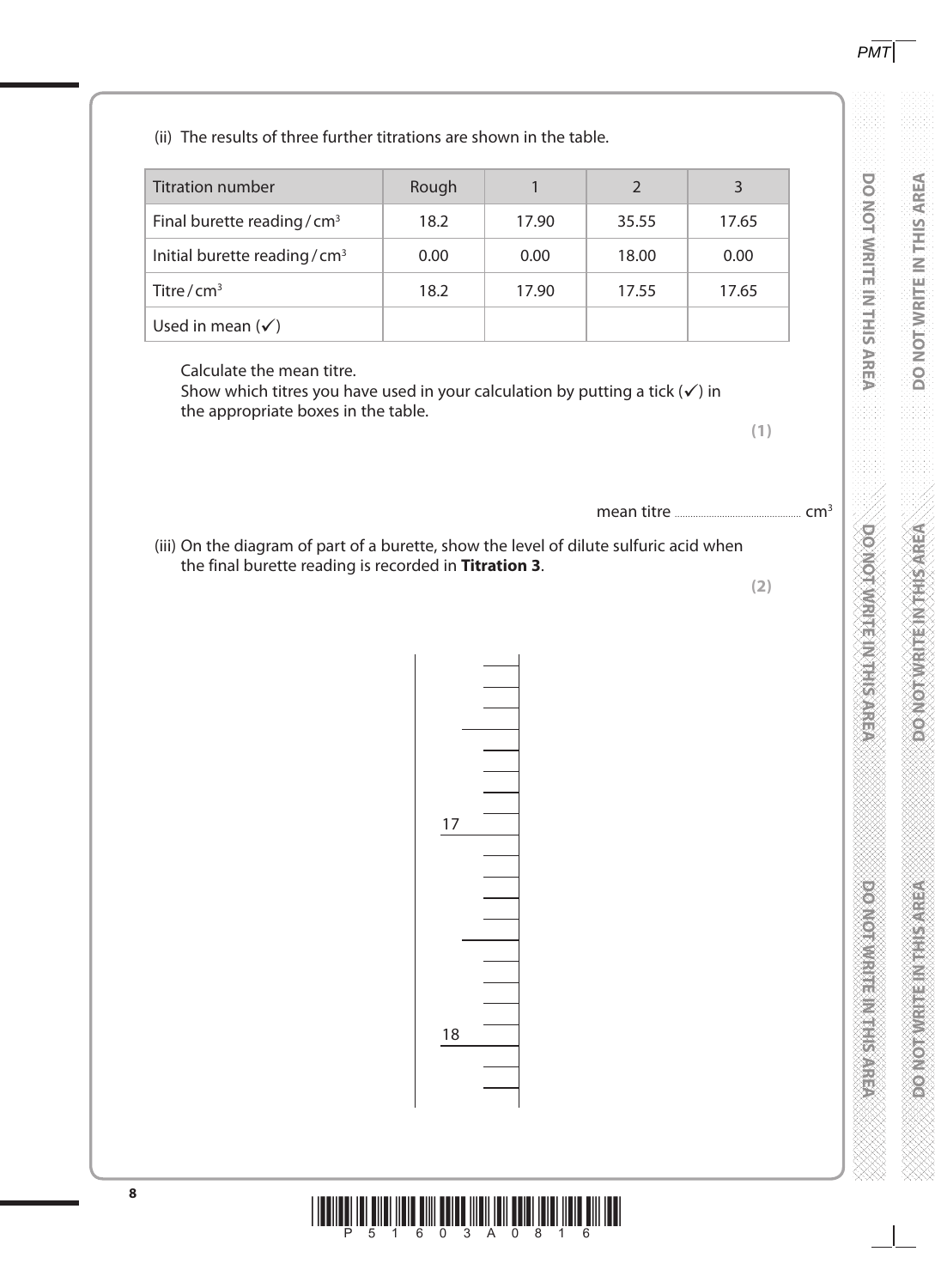| of hydrated sodium sulfate. |                                   | (2) |
|-----------------------------|-----------------------------------|-----|
|                             |                                   |     |
|                             |                                   |     |
|                             |                                   |     |
|                             |                                   |     |
|                             |                                   |     |
|                             |                                   |     |
|                             |                                   |     |
|                             |                                   |     |
|                             | (Total for Question 3 = 10 marks) |     |
|                             |                                   |     |
|                             |                                   |     |
|                             |                                   |     |
|                             |                                   |     |
|                             |                                   |     |
|                             |                                   |     |
|                             |                                   |     |
|                             |                                   |     |
|                             |                                   |     |
|                             |                                   |     |
|                             |                                   |     |
|                             |                                   |     |
|                             |                                   |     |
|                             |                                   |     |
|                             |                                   |     |
|                             |                                   |     |
|                             |                                   |     |
|                             |                                   |     |
|                             |                                   |     |
|                             |                                   |     |
|                             |                                   |     |
|                             |                                   |     |

DO NOT WRITE IN THIS AREA

**DONOTWEITEINTHISAREA** 

**ASSESSMENT AND TO ACTIVITY**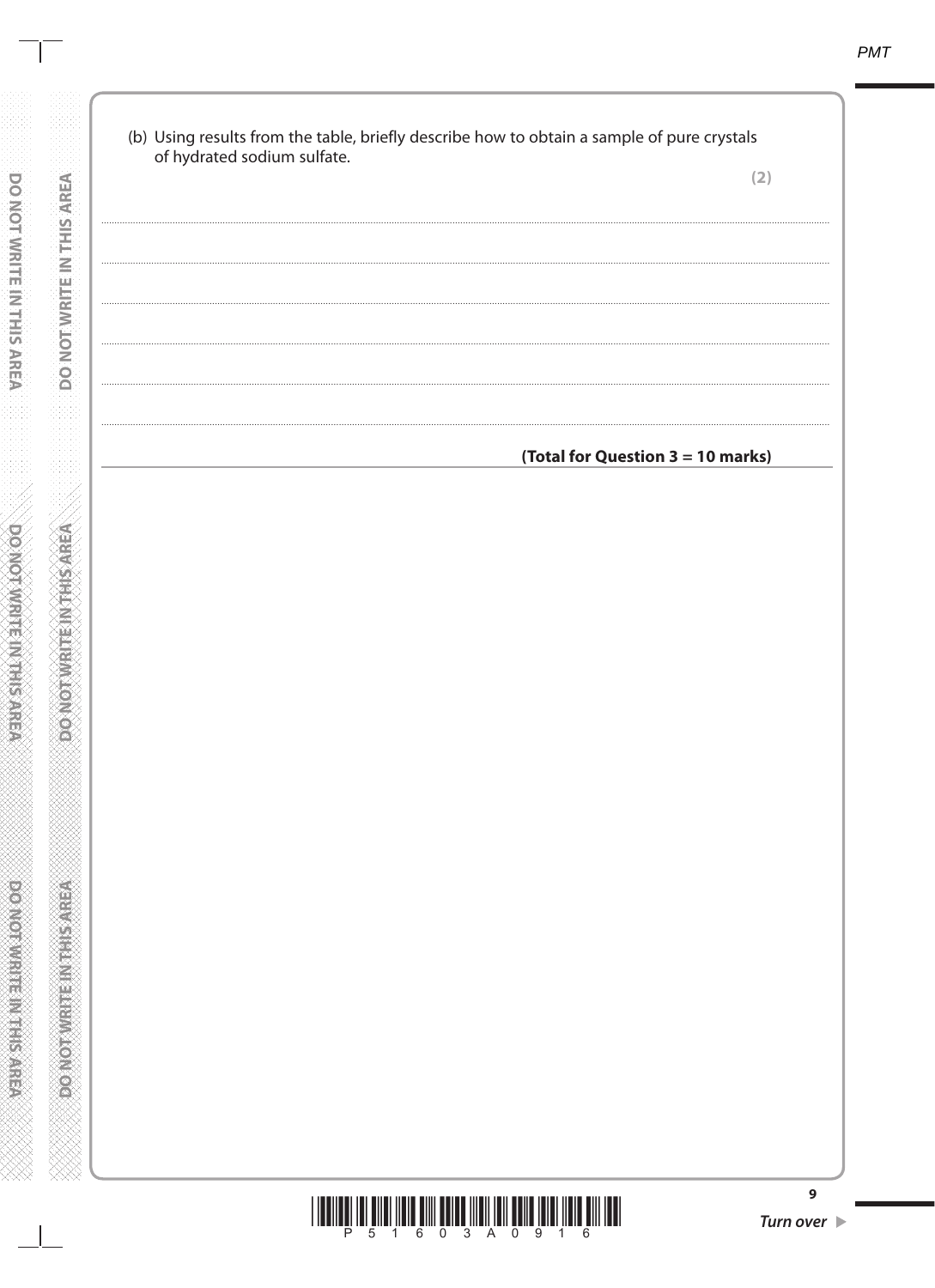*PMT*

| 4 An experiment is carried out to determine the value of n in the formula of hydrated |
|---------------------------------------------------------------------------------------|
| zinc sulfate, $ZnSO_4.nH_2O$ .                                                        |

The following procedure is used.

Step **1** Weigh an empty crucible.

- Step **2** Add two spatula measures of hydrated zinc sulfate to the crucible. Reweigh the crucible with the hydrated zinc sulfate.
- Step **3** Heat the crucible and hydrated zinc sulfate to remove the water of crystallisation.
- Step **4** Allow the crucible to cool. Reweigh the crucible and the anhydrous zinc sulfate.

The equation for the reaction is

 $ZnSO_4.nH_2O(s) \rightarrow ZnSO_4(s) + nH_2O(g)$ 

#### **Results**

| Measurement                                  | Value/g |
|----------------------------------------------|---------|
| Mass of empty crucible                       | 13.26   |
| Mass of crucible $+$ contents before heating | 16.71   |
| Mass of crucible $+$ contents after heating  | 15.30   |
| Mass of contents before heating              | 3.45    |
| Mass of contents after heating               |         |
| Mass of water lost                           |         |

(a) Draw a labelled diagram of the apparatus set up for heating in Step **3**.

**(2)**

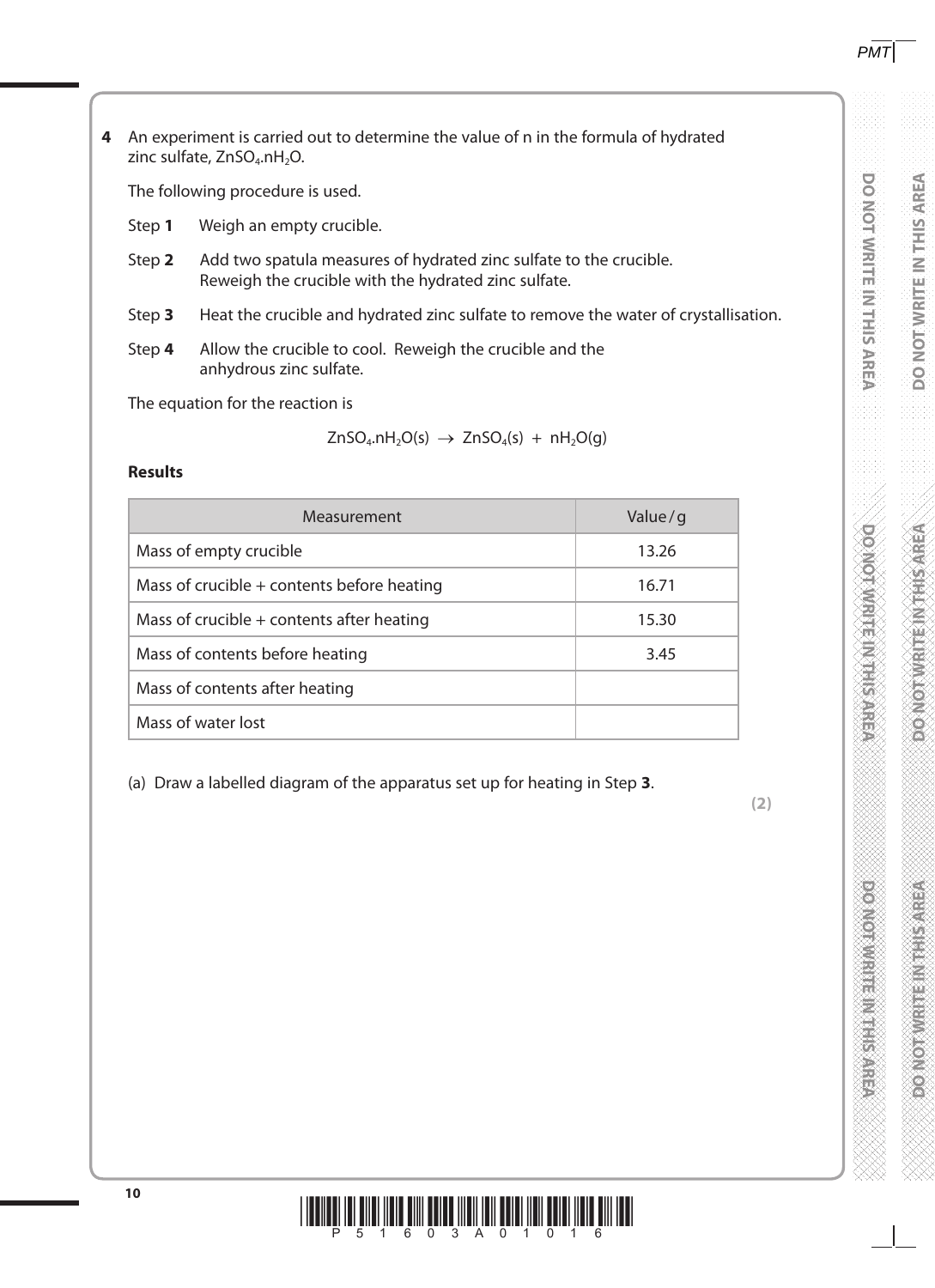

**DO NOT WRITE IN THIS AREA DO NOT WRITE IN THIS AREA DO NOT WRITE IN THIS AREA**

**MONDAY WATERWARE** 

**DOMORATISM THE AREA** 

**DO NOT WRITE IN THIS AREA**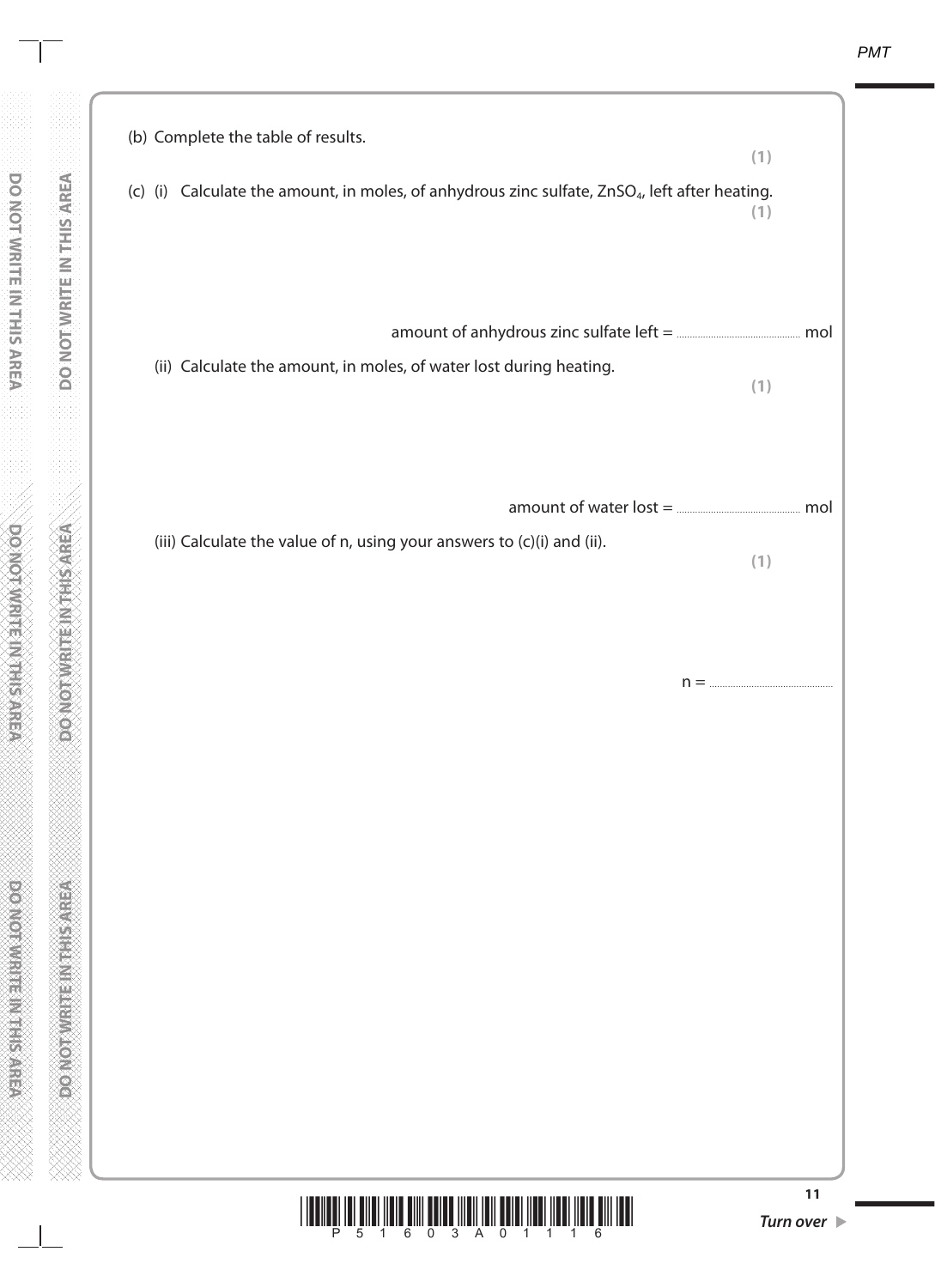DO NOT WRITE IN THIS AREA

**DOMOTAWRITEIN THIS AREA** 

**DOO NOT WITH THE METHOD REPAIR** 

|                | (Total for Question 4 = 10 marks)                                                                                                         |     |
|----------------|-------------------------------------------------------------------------------------------------------------------------------------------|-----|
|                | (iii) Suggest how you could make sure that all the water of crystallisation is lost<br>during heating.                                    | (1) |
|                | (ii) Suggest how you could improve the experiment to stop the hydrated zinc sulfate<br>from 'jumping out' of the crucible during heating. | (1) |
|                |                                                                                                                                           |     |
| <b>Error 2</b> |                                                                                                                                           |     |
|                |                                                                                                                                           |     |
|                |                                                                                                                                           |     |
| Error 1        |                                                                                                                                           |     |
|                | (i) Predict the effect, if any, each error will have on the measured mass of water lost<br>and hence the calculated value of n.           | (2) |
|                | The crucible was not heated for long enough for all of the water of crystallisation<br>to be lost.                                        |     |
|                | <b>Error 2</b>                                                                                                                            |     |
|                | Some of the hydrated zinc sulfate was lost from the crucible during heating in Step 3.                                                    |     |
|                | Error 1                                                                                                                                   |     |
|                | Two possible errors that might occur during the experiment are:                                                                           |     |

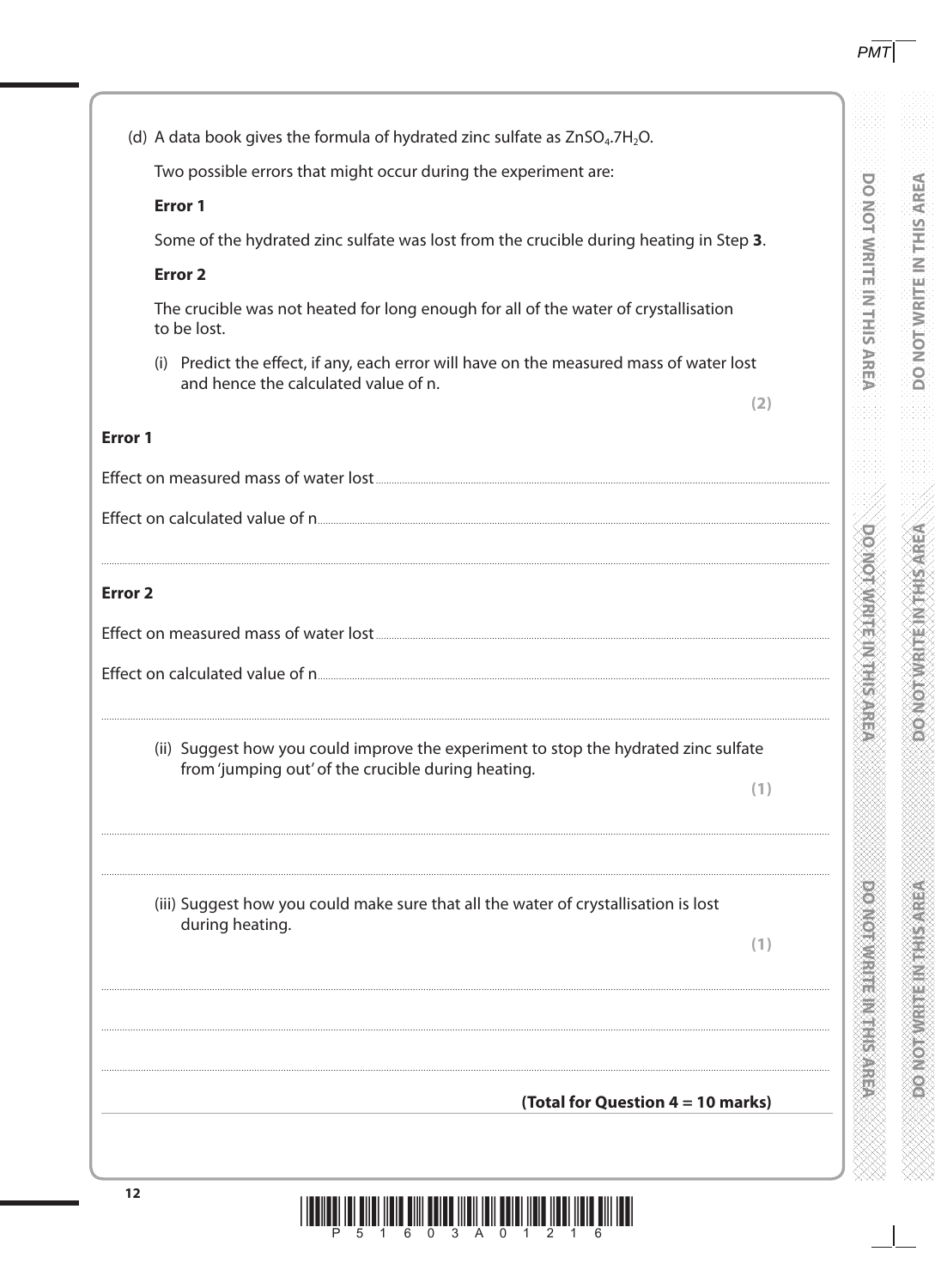

**BLANK PAGE**

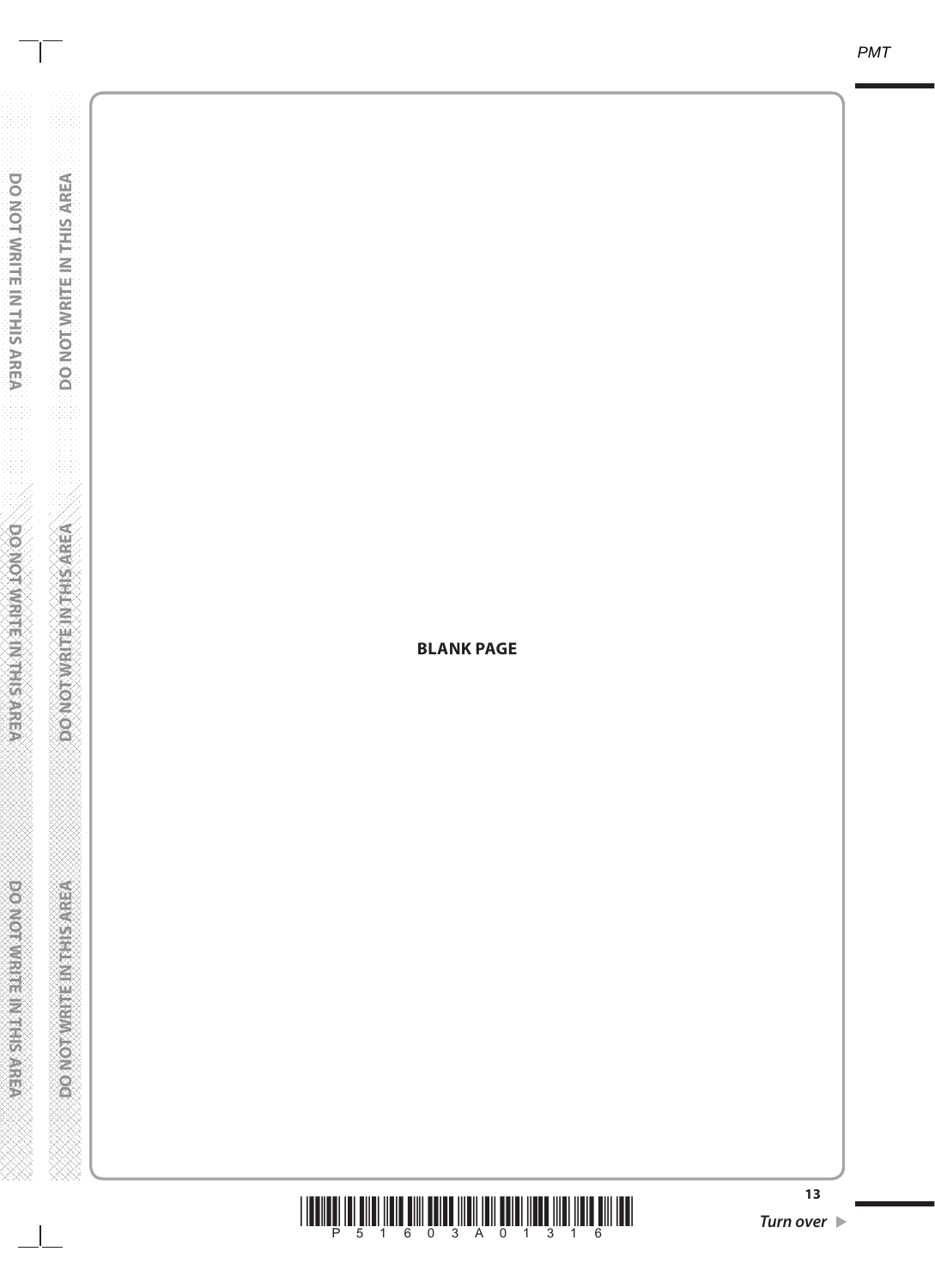|        | Ethyl ethanoate is a colourless liquid with a boiling temperature of 77 °C.<br>It can be prepared by reacting ethanol with ethanoic acid. |     |
|--------|-------------------------------------------------------------------------------------------------------------------------------------------|-----|
|        | $C_2H_5OH(I) + CH_3COOH(I) \rightleftharpoons CH_3COOC_2H_5(I) + H_2O(I)$                                                                 |     |
|        | An outline procedure is given.                                                                                                            |     |
| Step 1 | Mix 20 cm <sup>3</sup> of ethanol and 20 cm <sup>3</sup> of ethanoic acid in a pear-shaped flask<br>and add anti-bumping granules.        |     |
| Step 2 | Add 8 cm <sup>3</sup> of concentrated sulfuric acid slowly, and with cooling.                                                             |     |
| Step 3 | Set up the apparatus for reflux, with the flask partially immersed in a water bath.<br>Heat under reflux for 15 minutes.                  |     |
| Step 4 | Allow the apparatus to cool, and then rearrange the apparatus for distillation.<br>Collect all the distillate up to 80 °C.                |     |
|        | (a) Give a reason why anti-bumping granules are used in Step 1.                                                                           |     |
|        |                                                                                                                                           | (1) |
|        |                                                                                                                                           |     |
|        |                                                                                                                                           |     |
|        | (b) Suggest a reason why the mixture is cooled as the concentrated sulfuric acid is                                                       |     |
|        | added in Step 2.                                                                                                                          | (1) |
|        |                                                                                                                                           |     |
|        |                                                                                                                                           |     |
|        | (c) Give a reason why the flask is heated in a water bath, rather than directly with a                                                    |     |
|        | Bunsen flame, in Step 3.                                                                                                                  | (1) |
|        |                                                                                                                                           |     |
|        |                                                                                                                                           |     |
|        | (d) Give a reason why the mixture is heated under reflux in Step 3.                                                                       |     |
|        |                                                                                                                                           | (1) |
|        |                                                                                                                                           |     |
|        |                                                                                                                                           |     |
|        |                                                                                                                                           |     |
|        |                                                                                                                                           |     |
|        |                                                                                                                                           |     |
|        |                                                                                                                                           |     |
|        |                                                                                                                                           |     |

 $P\overline{MT}$ 

SSSSS

1000 pm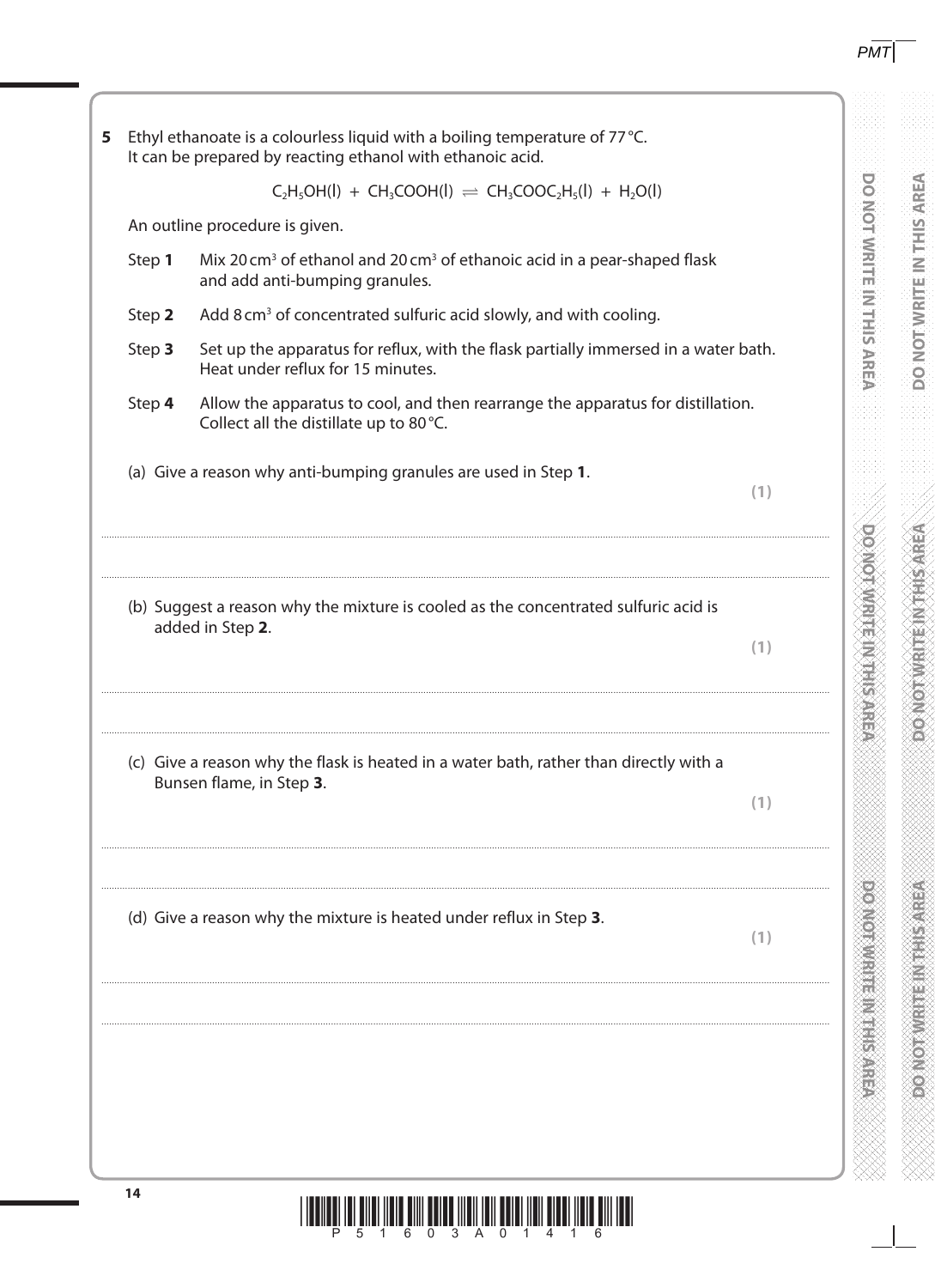

**OO NOT WRITE IN THIS AREA** 

**NOT WRITE IN THIS AREA** 

**MARK AND REPAIRING CONFERENCE**